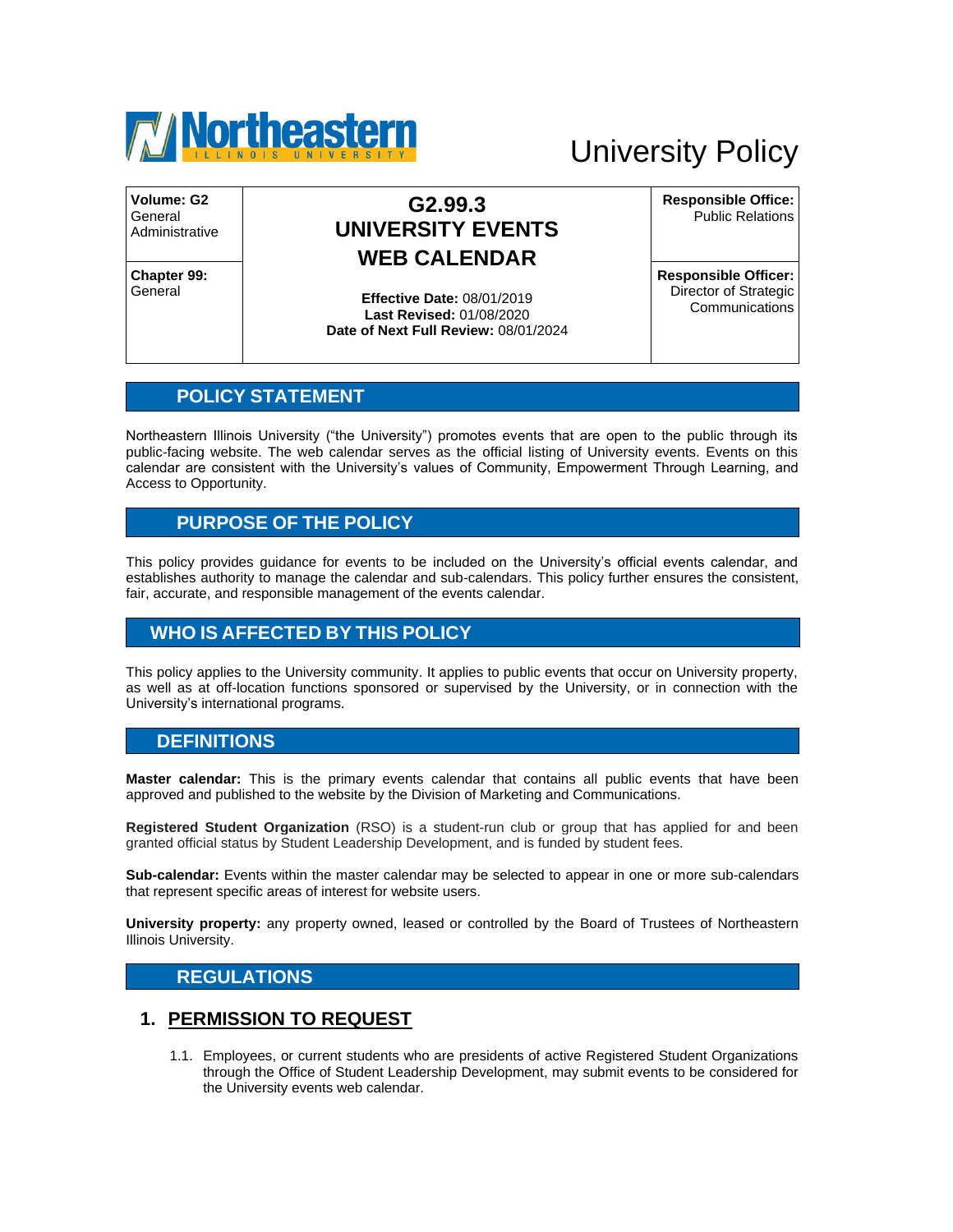

1.2. In order for a student organization such as a club or honors society to submit events, it must be a Registered Student Organization through the office of Student Leadership Development, and be in good standing with the University.

### **2. LISTINGS THAT MAY BE REQUESTED**

- 2.1. Public events that are sponsored by a University unit (college, department, program, division, center, office or club) are considered for the University events web calendar.
- 2.2. The Division of Marketing and Communications determines which requested events appear on the University events web calendar and may edit event titles and descriptions for clarity, brevity, consistency, and brand compliance.
- 2.3. The only deadlines permitted to appear on the University events web calendar are those that appear on the official academic calendar.
- 2.4. All events that take place on a Northeastern property adhere to the **E4.1 Space Reservation and** [General Facility Use](https://www.neiu.edu/sites/neiu.edu/files/documents/ktvoigt/Pol_E4.1_Space_Res_Gen_Fac_Use_Revision_FINAL.pdf) policy.

#### **3. REQUIRED INFORMATION FOR INDIVIDUAL REQUESTS**

- 3.1. All events on the University events web calendar must include contact information for an individual or department affiliated with the University.
- 3.2. Ticketed events must include information on pricing and how to purchase tickets.
- 3.3. Events that require registration or RSVP must include information on how to do so, or contain a link to an appropriate form.

#### **4. CANCELLATIONS AND EVENT MODIFICATIONS**

- 4.1. If an event must be cancelled or rescheduled, event creators must notify the Office of Student Union, Event, and Conference Services and the Division of Marketing and Communications as soon as practicable.
- 4.2. In the event of a location change, event creators must notify the Division of Marketing and Communications as soon as practicable.

#### **5. PROHIBITED REQUESTS**

- 5.1. Classes, department meetings, and other internal events that are not open to the public are prohibited from appearing on the University events web calendar. University events 'by invitation' are excepted.
- 5.2. Events taking place on University property that are not sponsored by the University are prohibited from appearing on the University events web calendar.

#### **PROCEDURES**

All events on the University events web calendar are submitted through a request on the 25Live room reservation system and are assigned a space before they are considered for the University events web calendar. The process is:

- 1. Space requestors log in to the [online scheduling system \(25Live\).](https://25live.collegenet.com/neiu/#home_my25live[0])
- 2. Space requestors select "Create an Event."